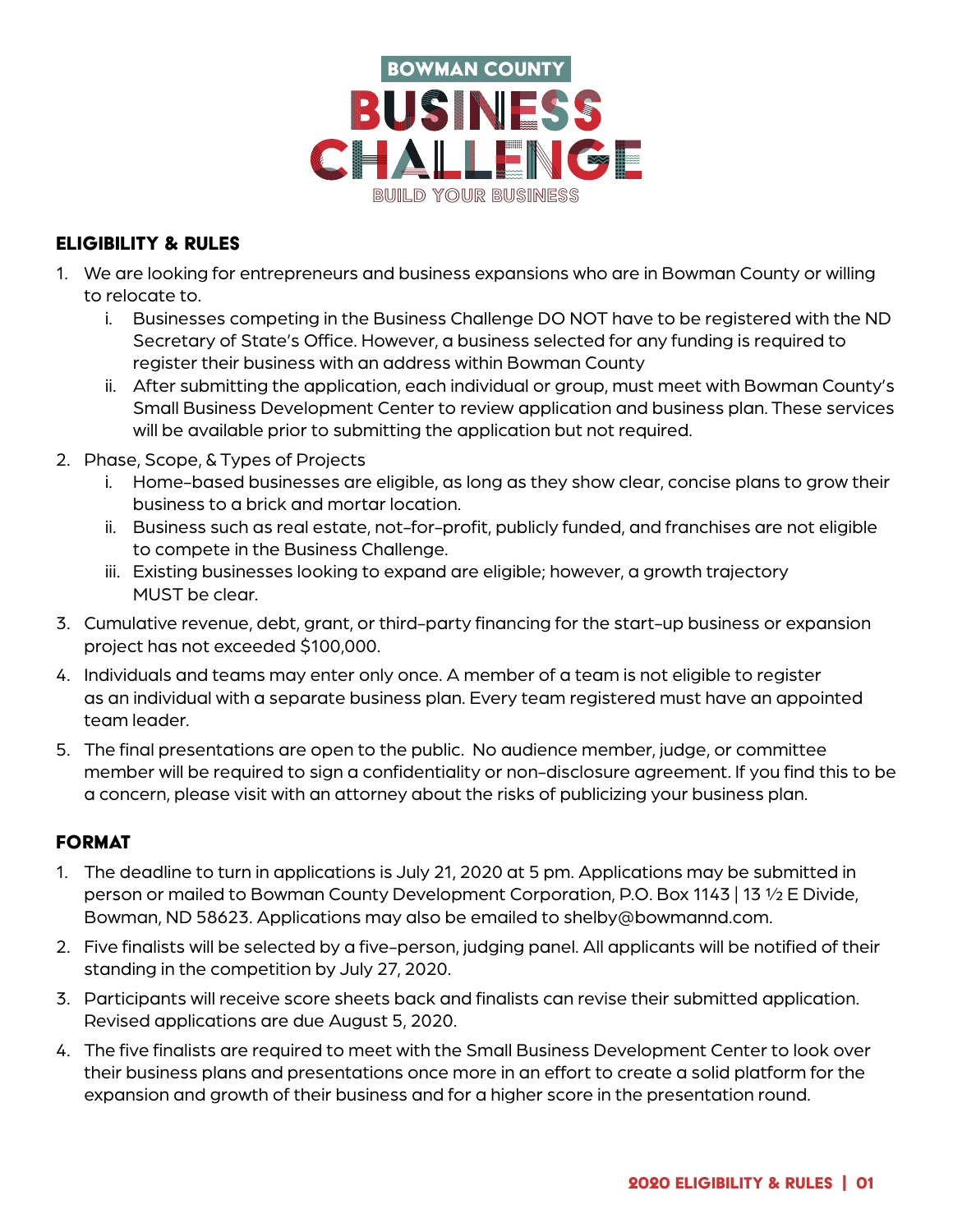- 5. Finalists will pitch their final business plan to the judges on August 11, 2020 starting at 6 pm. The presentations will be open to the public. Presentations should be 10-15 minutes long with a 10-minute question and answer following. Questions will be limited to the judging panel only. Judges will use a scoring system.
- 6. In the event of a tie, the judging panel will reassess and select the winner.

## Presentation guidelines

- 1. Objective To deliver a short presentation (10-15 minutes) on a product or service you as an individual or group would like to implement in Bowman County. This will be a verbal representation of your business plan.
- 2. Introduction Participants are expected to introduce themselves and their group along with introducing the product or service they feel would benefit Bowman County.
- 3. Audio/Visual A projector and screen will be available on site with Bluetooth capabilities. The use of technology during your presentation is encouraged, but not required.

## Judging Criteria

The judges will review all applications based on a scoring system on the following criteria:

- 1. Presentation Is the presentation put together well including supporting facts and easy to follow?
- 2. Creativity Is the idea different than other business/service in its field?
- 3. Target Market Who specifically is your ideal target to provide your product or service?
- 4. Market Fit Is there a need or opportunity for the product or service in the current market?
- 5. Impact to Bowman County Does the potential business make a positive impact on communities, sales, social value, other businesses, etc.? Will this new or expanding business create new jobs?
- 6. Scalability Is there potential for growth in the business?
- 7. Feasibility Is it plausible to exist in a rural area?
- 8. Financials Does the pitch include realistic estimates on start-up needs, revenue, generations, and expenses?

*The following criteria is only for the five finalists advancing to the live presentation round.*

- 1. Delivery Did the presenter speak well and explain their concept clearly and have an organized presentation that was easy to understand?
- 2. Q&A Did the presenter answer all the questions thoroughly with confidence in their answers?

### Prize Packages

#### **First Place**

- \$10,000 forgivable loan from BCDC
- 1 Year Tax Preparation and initial consultation from Morland Financial Services or M&L Accounting
- Loan origination fees waved from Dakota Community Bank or Dakota Western Bank
- 100 Business Cards from A2Z Printing
- 1 Year Bowman Area Chamber of Commerce Membership
- \$350 towards advertising in the Eido Connect
- \$300 towards attorney consult at Wild and Weiss Law Office, P.C.
- Free University of Mary series registration in Mainspace
- Free 2020 Fusion Conference registration